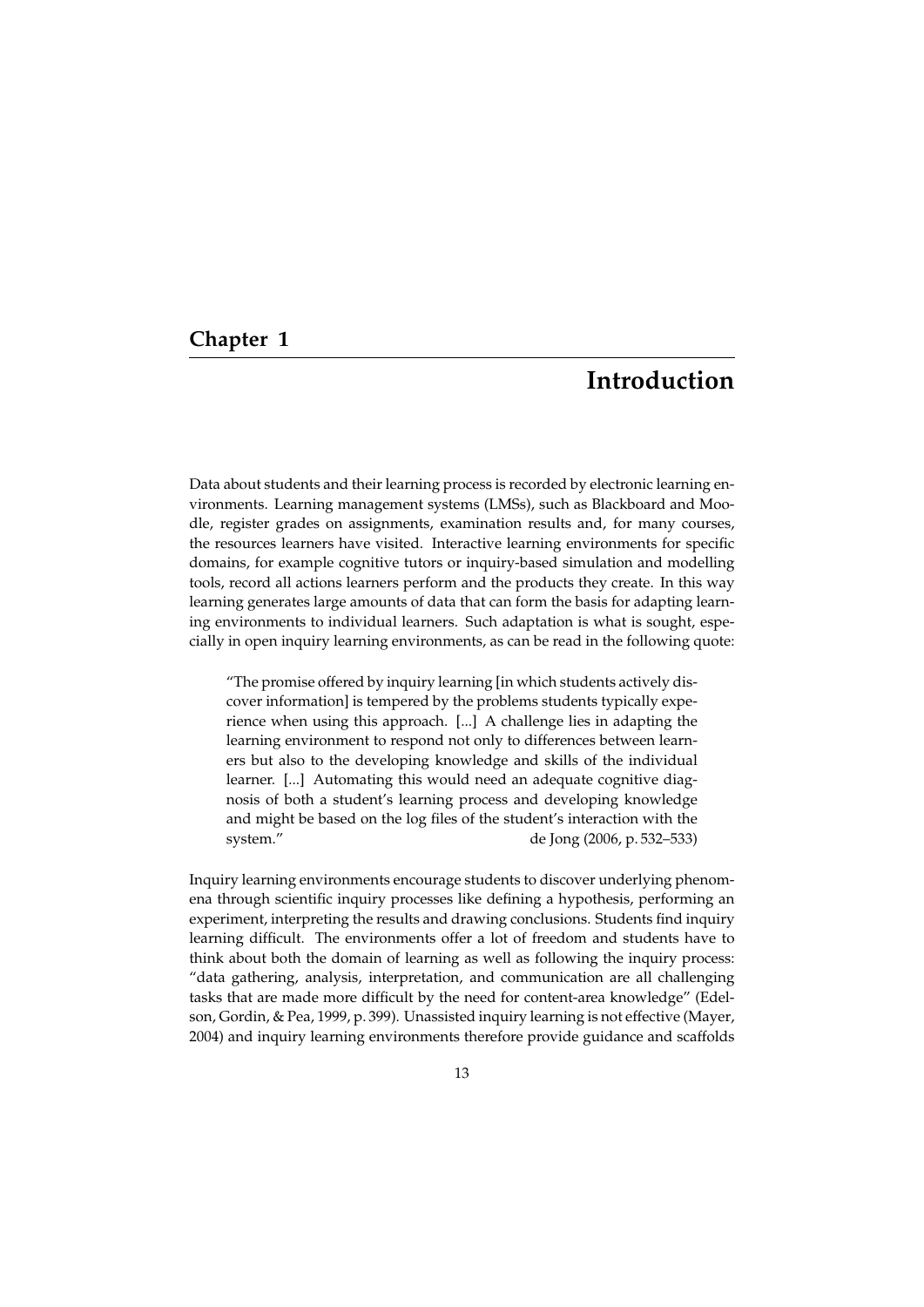to increase the effectiveness of learning. A recent study (Eysink, de Jong, Berthold, Kollöffel, Opferman, & Wouters, 2009) and a meta-study (Alfieri, Brooks, Aldrich, & Tenenbaum, 2011) in which inquiry learning with additional support is compared to other educational approaches found that inquiry learning is more effective.

Given these findings, we expect that the effectiveness of inquiry learning environments can be further improved when adaptation is decided on dynamically, based on an analysis of learner activity. The general idea is to develop analytics software, called *pedagogical agents*, that continuously monitor and analyse the activity of learners with the objective to adapt the learning environment to the learner when this is appropriate. Results of the analysis can be presented to the learner in different ways: the activation of scaffolds or prompts, or by visualizing certain aspects of the learning process. In addition to tracing the activities of learners, pedagogical agents can evaluate products of the learning process (e.g., models students created), and compare these products to products of peers or normative reference objects.

Actions students perform in inquiry learning environments are stored in log files and the analysis of this data can help to understand how students use a particular inquiry learning environment and what kind of adaptation might be appropriate. Log file analysis is therefore a prerequisite for the development of pedagogical agents. More broadly, the analysis of educational data has gained considerable attention in recent years and two, closely related, research communities have emerged: *Educational Data Mining*<sup>1</sup> (EDM) and *Learning Analytics*<sup>2</sup> (LA). Educational data mining is described as "the area of scientific inquiry centered around the development of methods for making discoveries within the unique kinds of data that come from educational settings, and using those methods to better understand students and the settings which they learn in" (Baker, 2010, p. 548). Learning analytics is described as "the measurement, collection, analysis and reporting of data about learners and their contexts, for purposes of understanding and optimising learning and the environments in which it occurs" (Siemens, 2011, online). These definitions indicate that both disciplines aim to understand what learners do based on the traces they leave behind. In EDM this understanding is generally achieved by applying data mining techniques (clustering, classification, prediction, association rules, sequential pattern mining, text mining), and discovering relationships that describe some aspect of learning behaviour. The survey of Romero & Ventura (2007) and the Handbook of Educational Data Mining (Romero, Ventura, Pechenizkiy, & Baker, 2011) provide an overview of the application of data mining techniques to educational data. Eductional data mining starts with the educational data and tries to reveal the patterns

<sup>1</sup>www.educationaldatamining.org

<sup>2</sup>www.learninganalytics.net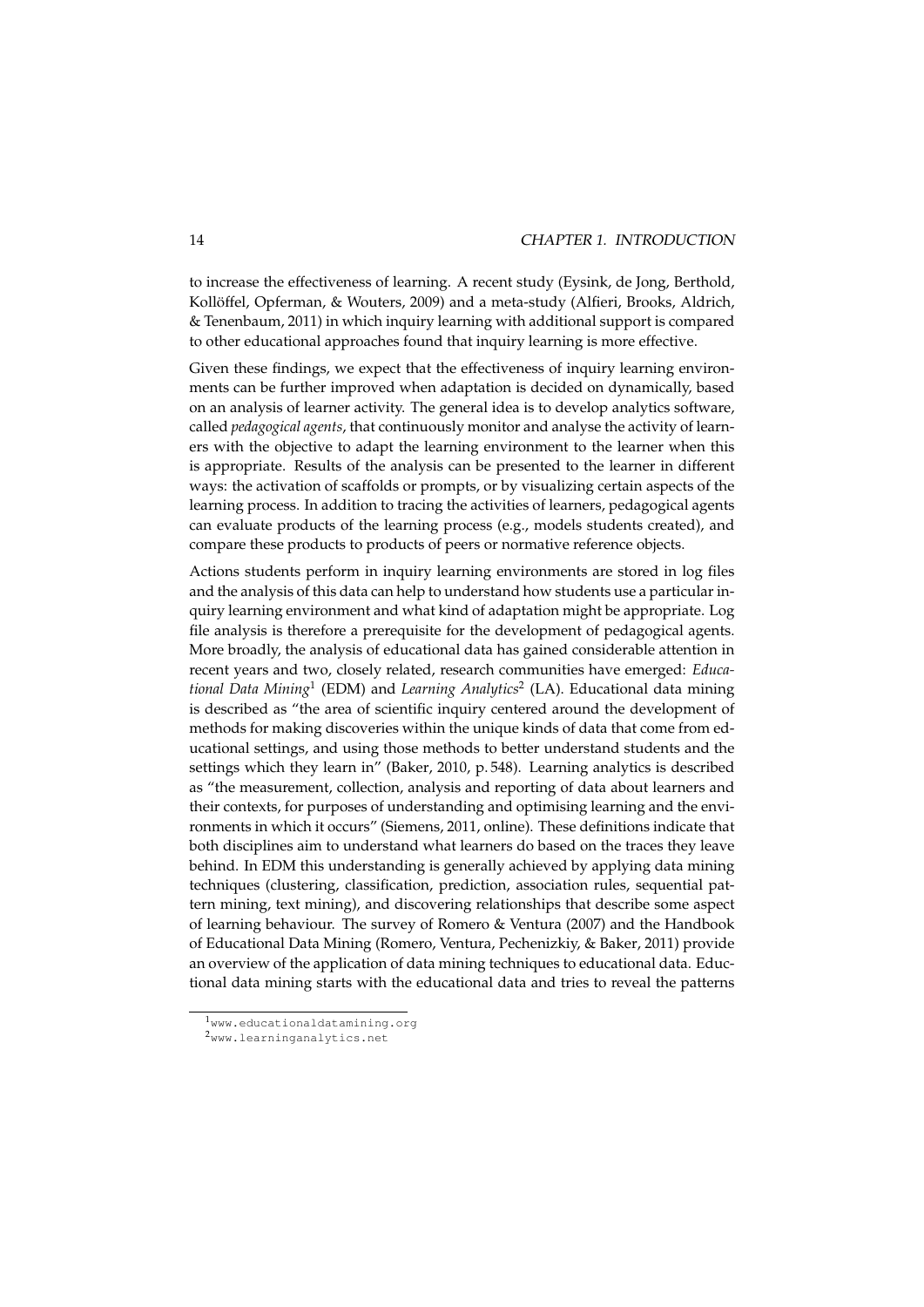it may contain. Learning analytics is broader in scope, it is "a holistic approach that combines principles of different computing areas (data and text mining, visual analytics and data visualization) with those of social sciences, pedagogy and psychology" (Ali, Hatala, Gašević, & Jovanić, 2012, p. 470). Learning analytics is more result-centered than EDM. Learning analytics starts with a motivation of what to search for and for what purposes the outcome could be used. A natural outcome of learning analytics are abstracted overviews and visualisations of the findings.

Data resulting from learning can be thought of as being "coarse" or "fine grained". An example of *coarse-grained* data is a grade for a course. This type of data is coarse grained because all the intermediate steps the learner took to obtain the grade are unknown, and can therefore not be analysed. Of course, coarse-grained learner data itself can be analysed. For example, by applying data mining techniques such as relationship or association mining, to investigate whether students who obtained high grades in one course also obtain high grades in other courses (e.g., Romero, Ventura, Espejo, & Hervas, 2008). In learning analytics, coarse-grained learner data is frequently related to other indicators that are available, for instance grades on courses related to activity in social media or prior education. *Fine-grained* data, on the other hand, consists of a "complete" trace of the activities the learner performed. Depending on the learning environment, types of actions may include selecting variable values in a simulation tool, chat messages in a collaborative environment or answers in tutoring systems.

A survey of the proceedings of the latest educational data mining (EDM 2011; Pechenizkiy, Calders, Conati, Ventura, Romero, & Stamper (2011)) and learning analytics conferences (LAK 2011; Long, Siemens, Conole, & Gašević (2011)) illustrates the differences between the two communities. All twenty full papers at EDM 2011 used data mining methods, and most papers motivated the research to improve on previous applications of data mining. Ten papers used visualisation to present the results to stakeholders (individual learners, instructors or learning institutions) and three papers mentioned "recommendation" (of learning objects or peers to cooperate with). All twenty full papers presented at EDM 2011 used fine-grained analysis, sixteen related to student modelling in tutoring systems. Of the 27 papers at LAK 2011, seven used fine-grained analysis (log files, chat analysis), nine coarse-grained analysis (data from learning management systems or learning object repositories), two used both fine- and coarse-grained analysis, and the remaining nine papers were either theoretical or provided a framework without data analysis. In conclusion, the educational data mining and the learning analytics communities are primarily concerned with data analysis and visualisation to understand learner behaviour. Some learning analytics research tries to change the behaviour of learners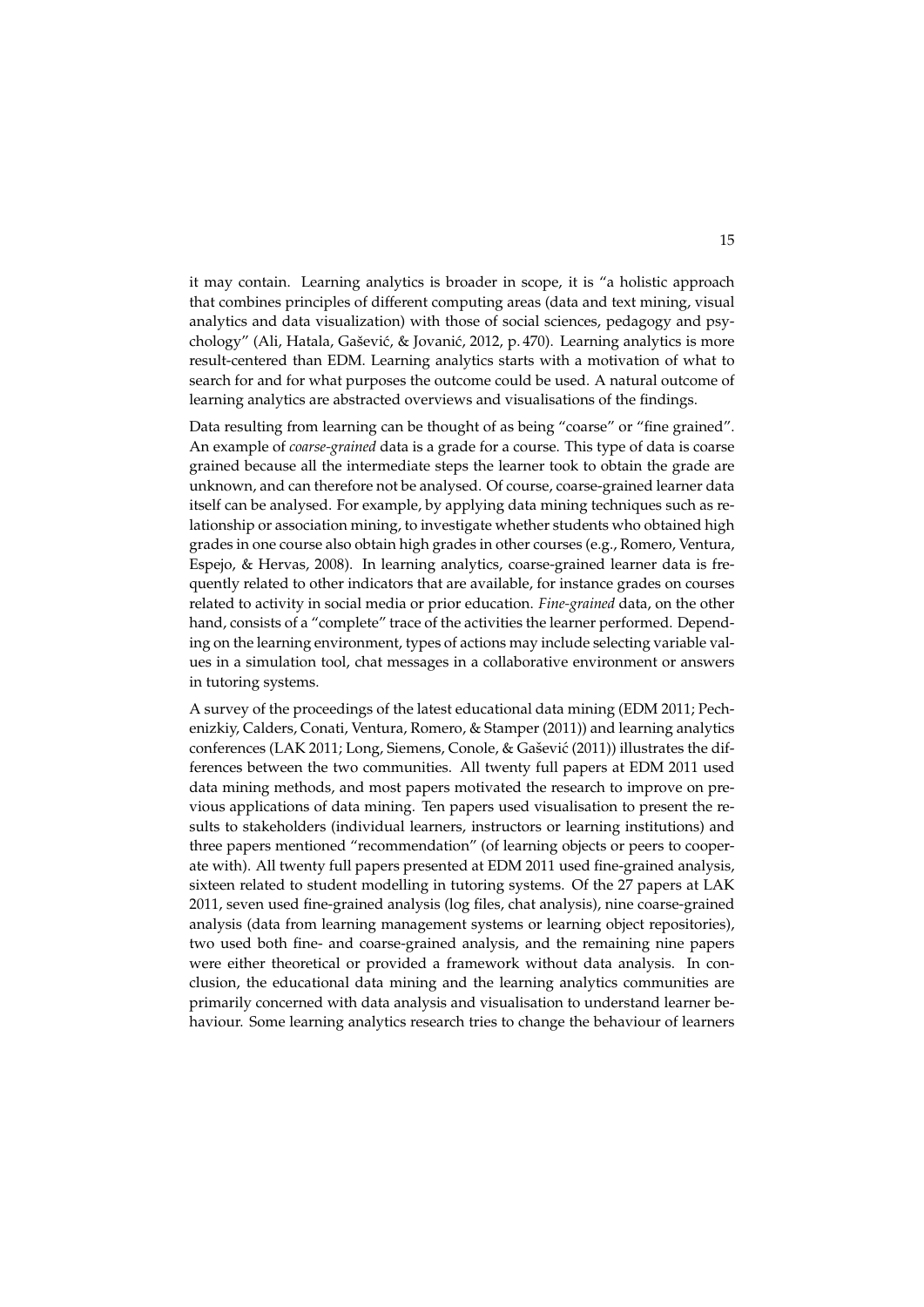through visualisation of learner activities. Based on the survey, there is no evidence of active research into dynamically changing the learning environment to fit the needs of learners.



Figure 1.1: Steps to realise pedagogical agents. *Analytics* step finds patterns based on (historical) learner data. Pedagogical knowledge *selects* patterns that are actionable. Agents *monitor* learner activity and base adaptation on the actionable patterns.

In this thesis we investigate how the analytics of fine-grained data resulting from inquiry learning environments can be used to initiate adaptation of the learning environment. Figure 1.1 gives an overview of the steps required to realise this. Methods are used to find patterns in the data sets resulting from learning. To make these patterns actionable, pedagogical knowledge is applied to select relevant patterns and link these patterns to the appropriate adaptation for learners. Finally, the actionable patterns are implemented in a pedagogical agent and the agent monitors learner activity for the occurrence of the actionable patterns and initiates adaptation of the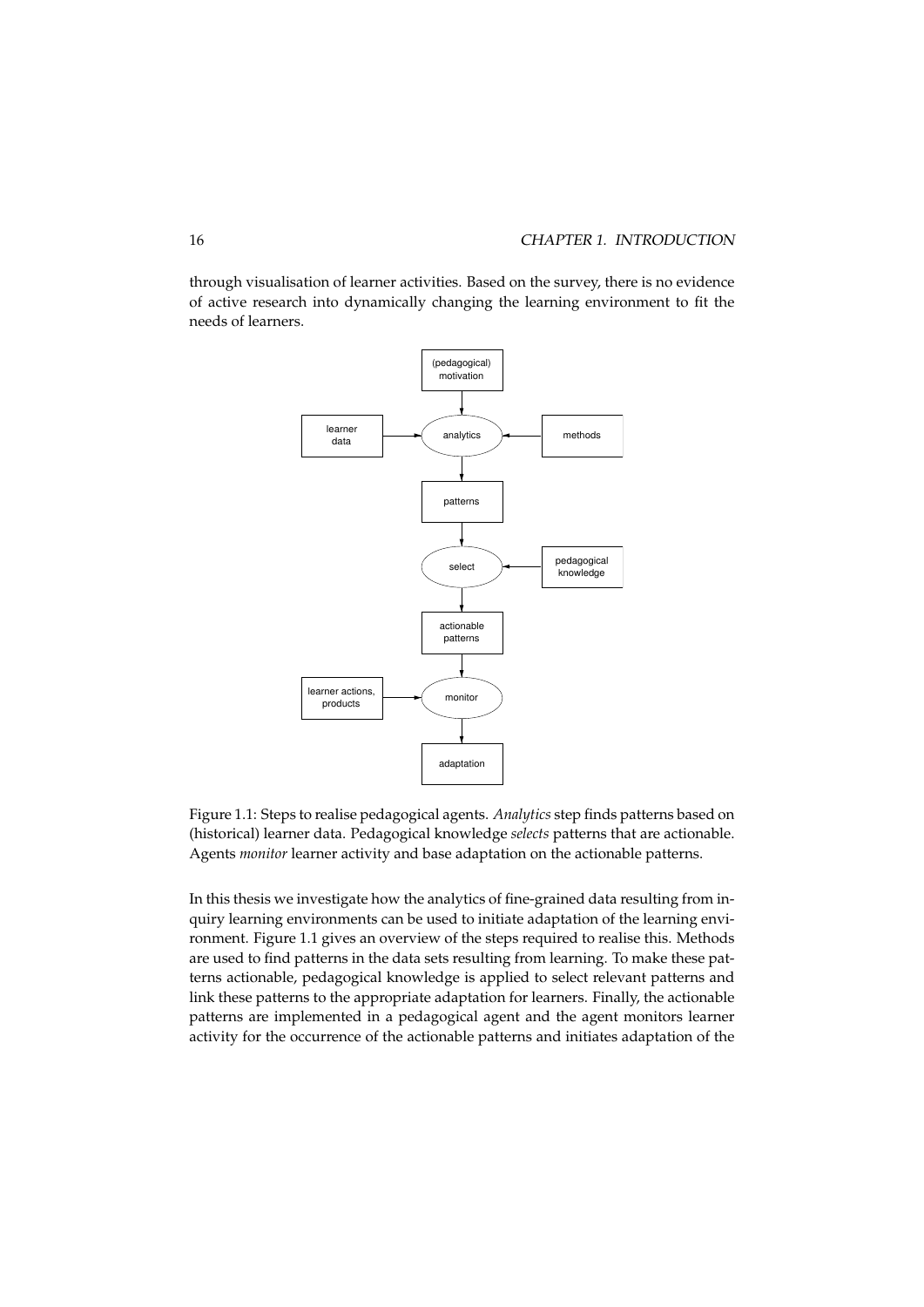#### *1.1. DATA* 17

learning environment. The realisation of pedagogical agents therefore depends on several aspects: discovering patterns in data sets related to learning environments, selecting the patterns suitable to base adaptation on, and detecting the occurrence of the selected patterns.

The approach sketched in Figure 1.1 readily applies to much of current learning analytics research. A coarse-grained example is the Signals system developed and used at Purdue University (Campbell, 2007). Signals collects data from the learning management system on course materials used, sessions attended, participation in discussions, and so forth. This data is then related to students' test scores and historical data of previous students resulting in a prediction of how well a student will perform. The patterns are assessed by teachers, and are depicted as a "traffic light" (green, yellow, red) visualisation to students.

Section 1.1 presents an overview of the types of data generated and manipulated in learning environments. Learners perform actions, produce objects during the learning process and collaborate with their peers. The data that results from these activities provides a baseline to which data mining and analytics can be applied. Section 1.2 describes how the results of the analysis of learner data can be used for adaptation. Section 1.3 reviews methods which contribute to the realisation of pedagogical agents given the types of data available. These include general techniques such as data mining and text analysis, as well as log file analysis. Finally, in Section 1.4 we summarize this chapter and give an outline of the remainder of the thesis.

# **1.1 Data**

In this section we provide an overview of the data related to learning and learning environments. Baker (2010) uses a distinction based on the context in which the data was generated and distinguishes keystroke, answer, session, student, classroom, and school level data. We make a distinction between the processes underlying the generation of the data and the types of data. This distinction is motivated by the analysis envisaged: tracking the learner interacting with the learning environment, possibly based on information about the learner (the process), and evaluating the results of learning (the products).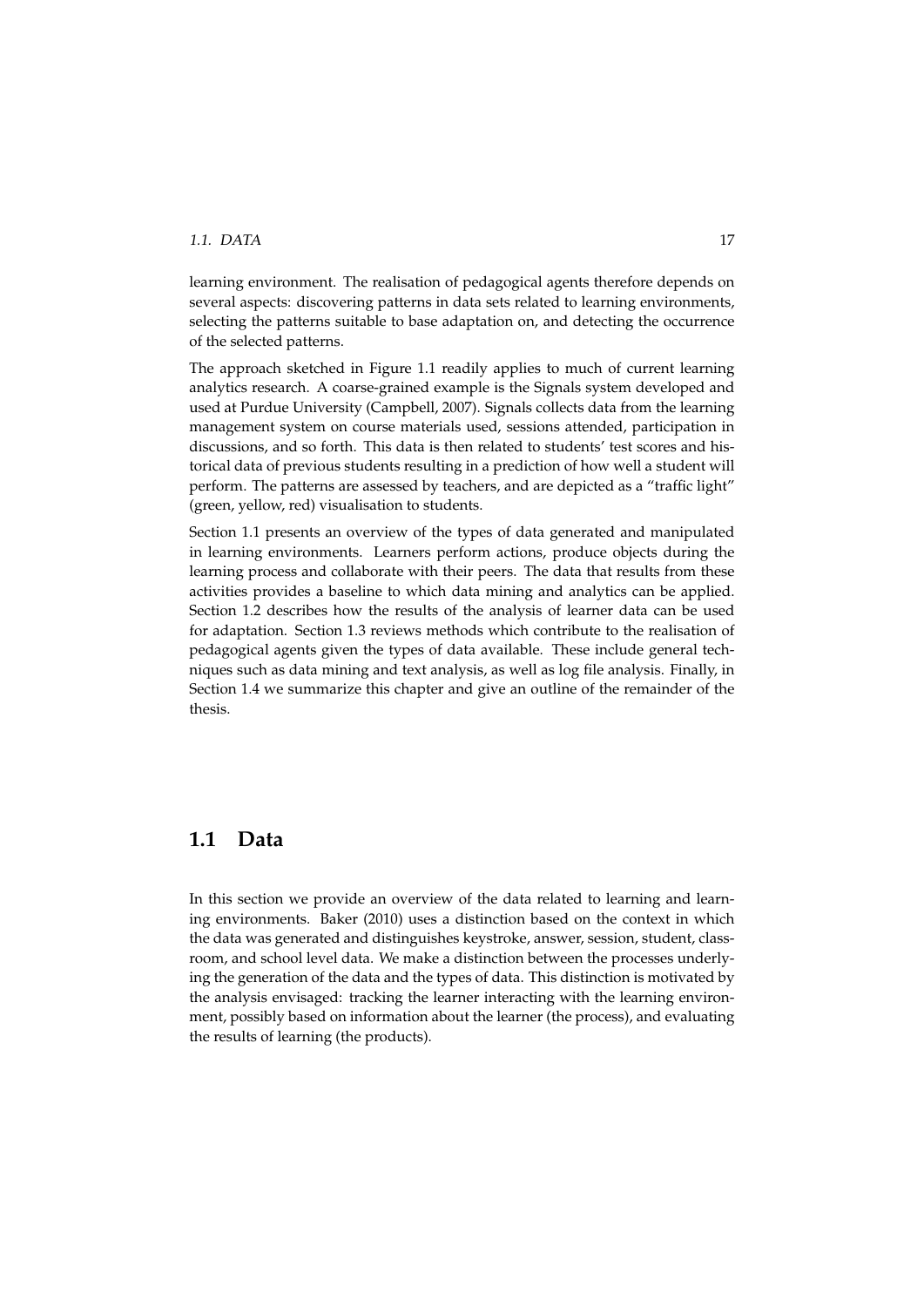# **1.1.1 Where the data comes from**

The two main sources of data related to learning are data about learners, and data that results from the interaction of a learner with a learning environment. Most learning environments store a detailed record of learner actions in log files (Hulshof, 2004) and tools inside learning environments keep track of both actions and the learning objects created as a result of the learning process. In collaborative environments, chat logs track the interactions between learners. Sometimes observational data (video, audio, eye tracking) is collected to supplement the analysis of log files (Dyke, Lund, & Girardot, 2009). Log files represent what the learner has done in the learning environment and given that they capture the "behaviour" are a primary source for analysis.

Information about the learner in general (age, gender, etc.), assessments (e.g., test scores, skills), learning histories (e.g., courses taken, classes), and presence and activeness in social media can be used to ground the process data in the log files. A common method in the learning sciences is to measure the "quality" of the behaviour in the learning environment by calculating the differences on tests before and after interaction with the learning environment. Analysis techniques can use these "quality" measures to find patterns in the log files that explain the difference in learning outcomes.

A special case is when the learning environment and assessment are intertwined. This happens when the learning environment consists of quizzes or other drilloriented tasks (e.g., spelling a spoken word, solving a small problem, web-based courses). In these cases, the process data primarily consists of the time taken for an assignment and (the correctness of) the answer. These types of learning environments are popular in the EDM community, the process data has a relatively simple structure, comes in large volumes and can be analysed with a variety of data mining techniques (e.g., Baker, Barnes, & Beck, 2008). The Pittsburgh Science of Learning Center's DataShop<sup>3</sup> hosts a publicly accessible repository of such data sets (Koedinger, Cunningham, Skogsholm, & Leber, 2008).

Log files and other stored data are sufficient to support the offline analysis step in Figure 1.1. For the monitor step it is necessary that learning environments make learner actions and products available to agents in real time. More and more learning environments provide a communication infrastructure that makes this possible, see for example the blackboard software architecture described in Section 3.4.3.

<sup>3</sup>http://learnlab.org/datashop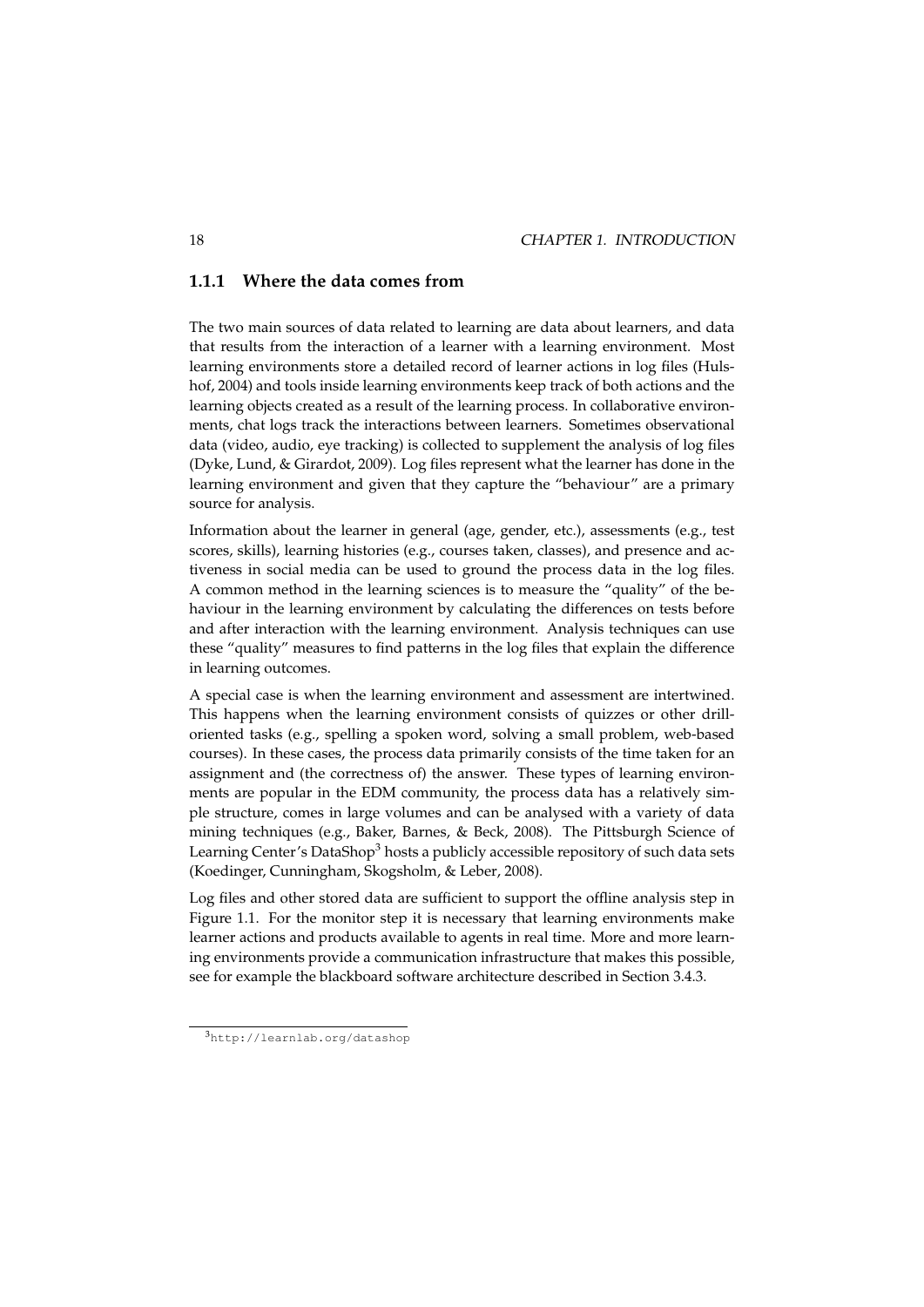### *1.1. DATA* 19

# **1.1.2 What the data looks like**

We distinguish four types of data related to learning that can be analysed: the learning process (activities), the objects or products learners create, communication and collaboration between learners, and data about learners (age, courses taken, etc.). The first three are the most relevant for our research and are described in further detail below.

#### **Activities**

Log files keep track of all learner-initiated interaction. They thus contribute to the "keystroke level" analysis (Baker, 2010) of educational data. Although there have been attempts to standardize the format of log files, e.g., Analog (Christoph, Anjewierden, Sandberg, & Wielinga, 2003) and Common Format (Martinez, Harrer, & Barros, 2005), the diversity of learning environments and the types of actions possible varies so widely that the lowest common denominator is to use a standardised machine-readable representation such as XML. Tatiana (Dyke et al., 2009), a tool for the analysis of computer supported collaborative learning (CSCL), also defines a proprietary format but includes filters that researchers can program to import their data.

Formally, we can view a log file as a chronologically ordered set of items where each item represents a learner action. For each item at least the following information is usually available.

**Action type**. The type of learner-initiated action. Common types are *answer* (to a question or an assignment), *add*, *delete*, *insert* (edit operations), *chat*, *run simulation*, *request hint*, etc. In quiz environments, the number of different action types is relatively limited (provide answer, request hint). Inquiry learning and simulation environments allow many different action types. The simulation environment SimQuest (van Joolingen & de Jong, 2003) generates more than sixty different action types, for example *start session*, *run assignment*, *change variable* and *open answer*.

**Timestamp**. The point in time the action occurred. Usually a precision of one millisecond is used to allow synchronization with observational data, e.g., video or EEG.

**Learner**. Identifier for the learner or group of learners.

**Context**. Most learning environments have a notion of context. The context can be related to the learning material, an assignment for example, the learning environment, a particular phase or sub-tool, or a combination of these. Context information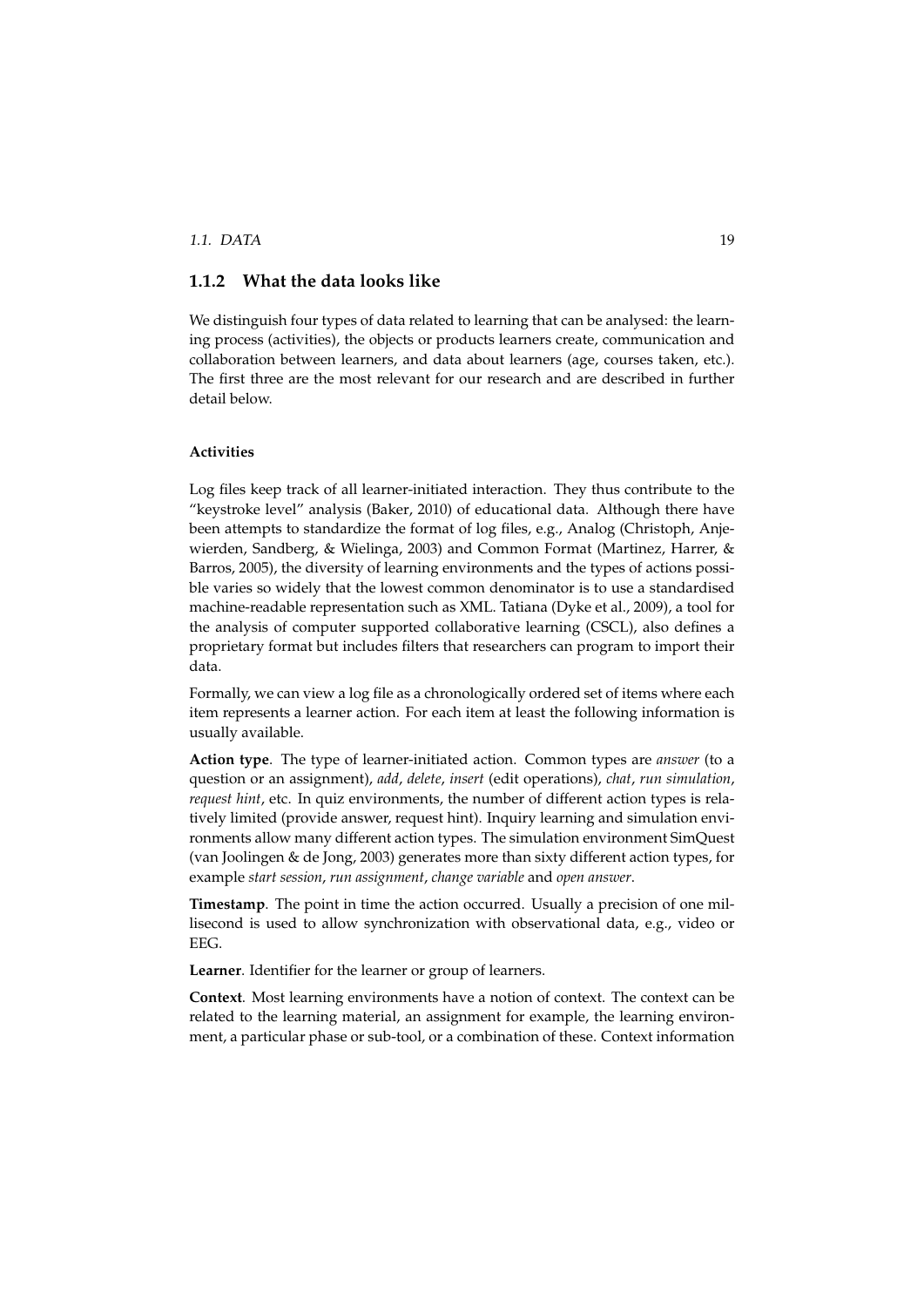can contribute to transition analysis, how learners navigate through the learning environment (Hulshof, 2004).

**Attributes**. Additional information that represents the necessary detail of an action. Obviously, there is a strong dependency on the action type. For example, a *change variable* action has the name of the variable and the new value as attributes.

The above information on learner actions potentially supports all standard types of static content analysis (frequency, coding), as well as analysis over time (sequences, transitions between contexts).

In practice, log files contain all actions the designer of the learning environment deems relevant to record. Mostow (2004) suggests to log actions at different levels of granularity to support different types of analysis. Given that it is difficult to even anticipate the types of analysis, it appears more appropriate to log at least all actions such that replay becomes possible. If the objective of the analysis is to determine learner behaviour at a more abstract level, actions not relevant to such analysis can simply be ignored. Another type of problem are actions that cause a state change in the environment. Suppose a learner wants to run an experiment with  $k = 5$  and  $n = 3$  ( $k$  and  $n$  are input variables). Setting these two variables may be represented as two unrelated actions in the log file, and pressing the *run experiment* button as a third. From the analysis point of view, the activity the learner wants to pursue is *run experiment*( $k = 5, n = 3$ ). In the log file we might see *change variable*( $k, 5$ ), other actions, *change variable*(n, 3), other actions, *run experiment*, and the intended *run experiment*( $k = 5, n = 3$ ) needs to be inferred from the action sequence.

In this section we have touched on several issues related to log files of learning environments. Technically, the representation of a log file is relevant. For computerbased analysis an XML-based representation appears most appropriate.

#### **Products**

In many learning environments students are given the task to produce something. These objects can be products of the learning process (e.g., essays, runnable models), or serve as an externalization or structuring mechanism of learner knowledge (e.g., concept maps, drawings).

**Free text.** Products represented as text are, for obvious reasons, very common. They can play the role of summary, report, essay, argumentation, and so forth.

**Structured text.** Forms or templates which the learner has to fill in are an example of structured text. Simple types are sentence openers, hypotheses and open answers,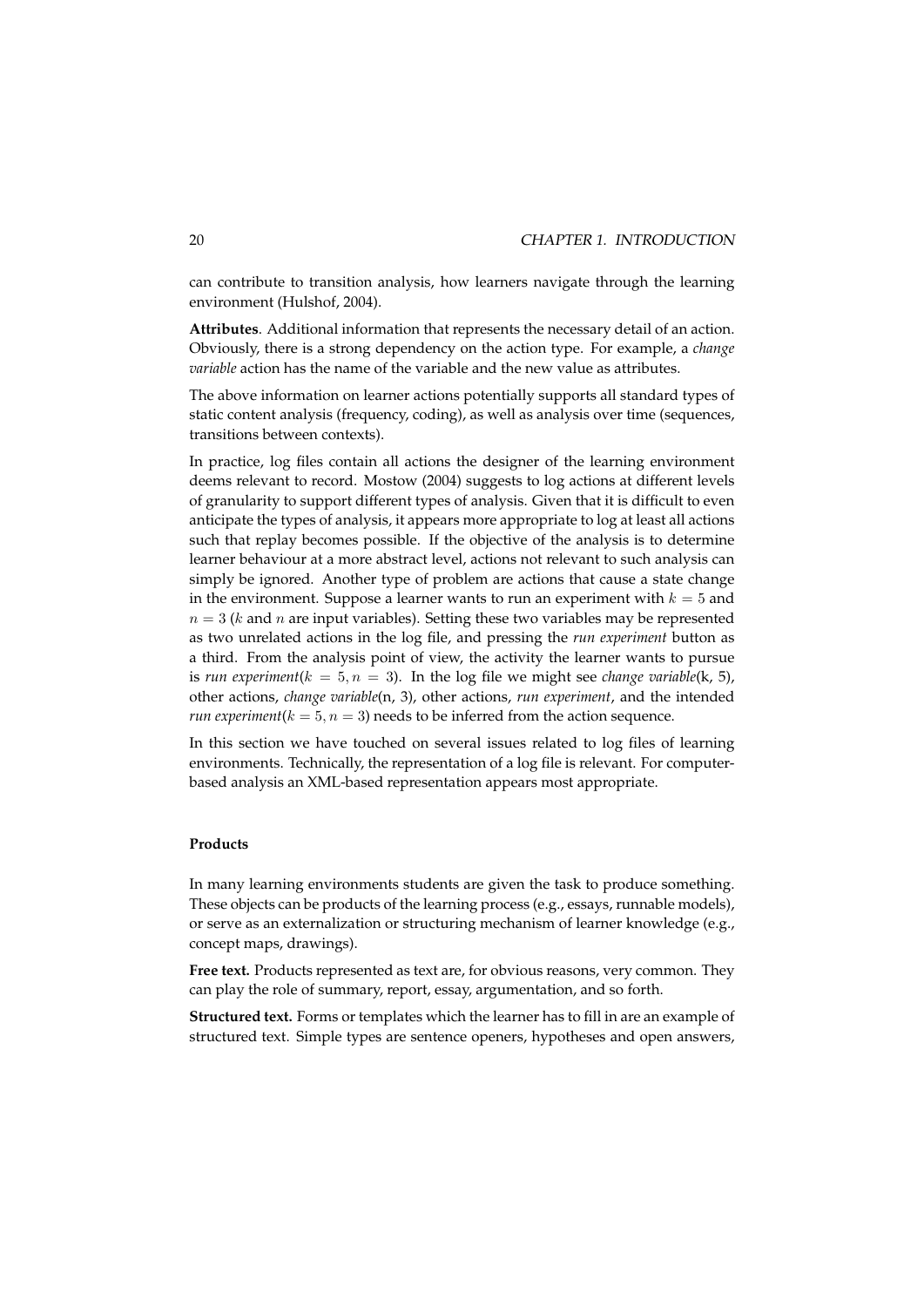#### *1.1. DATA* 21

which are templates with a single field. Forms provide some guidance to learners, through the labels associated with the fields, and it may also be easier to analyse and compare learners based on forms rather than on free text.

**Drawings, diagrams.** Freehand drawings and diagrams can be used by learners to externalize their knowledge and help with self-explanation (Ainsworth & Iacovides, 2005). They can also be used in collaborative environments to exchange ideas with others or to obtain a common understanding (Gijlers, van Dijk, & Weinberger, 2011). Applications that support freehand drawings, for example FreeStyler (Hoppe & Gassner, 2002), are being integrated in learning environments.

**Concept maps** are a popular restricted type of diagrams or graph in which learners can structure their knowledge about a domain by defining relevant concepts and the relations between these concepts.

**Models.** Models are formal notations that are runnable. In learning environments the ability to run models is attractive because the learner immediately obtains feedback about the functioning of the model (van Joolingen, de Jong, Lazonder, Savelsbergh, & Manlove, 2005). A distinction can be made between environments in which the learner interacts with a predefined model, often referred to as simulation environments (e.g., KM Quest (Leemkuil, de Jong, de Hoog, & Christoph, 2003)), and modelling environments in which the learner has to construct a model for a given task. In simulation environments the learner's task is to understand how the underlying model works. The products are the sets of input variables the learner has manipulated. In modelling environments, the model created by the learner is the product. An example of a modelling environment is Co-Lab (van Joolingen et al., 2005) which is based on system dynamics and supports both simulation of predefined models and model construction by learners.

**Data sets.** A final type of product is a data set resulting from experimentation. Data sets can be an output of one tool and an input in another.

When several learners work on the same or similar tasks, object repositories result. These repositories can be used to track the progress of a single learner over time and also to compare the products of learners. In collaborative environments, the repositories can reflect progress of a group of learners and provide an opportunity for learners working together based on an analysis of their products.

Most types of products resulting from learning as listed above also occur in nonlearning situations. This implies that for the analysis and evaluation methods may already exist elsewhere.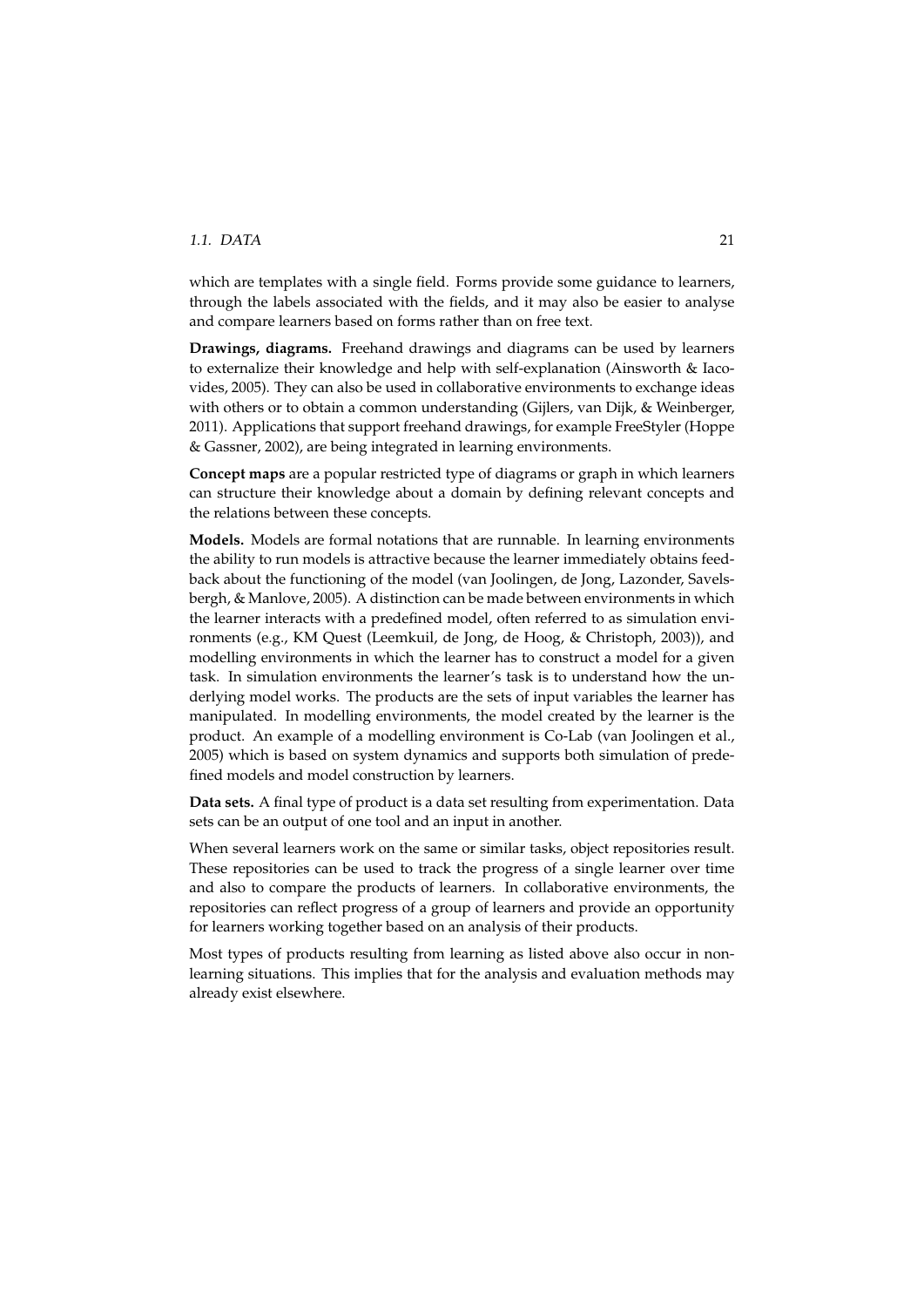#### **Communication and collaboration**

Communication and collaboration facilities in learning environments provide a rich source of data and various opportunities for analysis. One popular method of analysis is social network analysis (SNA) (Scott, 1991) in which nodes reflect the actors (students) and edges represent the ties or social connections between actors. An example of SNA in relation to learning is "who replies to whom" on a discussion forum, the edges then represent the number of replies between students. SNA can contribute to the discovery of clusters or communities of students that share a relationship. SNA is a popular approach in learning analytics, seven of the 27 papers at LAK 2011 are about applying SNA and visualisation of social networks.

Communication and collaboration can also form the basis of content or semantic analysis. Following on from the forum example, one can try to determine whether there is a relation between the content (or topic) of forum messages and whether a given student replies. Often, collaborative environments provide a text-based chat facility and the messages students exchange can thus be analysed. Sometimes this analysis is simply counting the number of words, sometimes text analysis techniques are applied to understand what students communicate about.

#### **Summary and discussion**

In the previous sections we have presented an overview of the learner data that is available for analysis. The presentation has largely been logical: the different types of data sources and the role of these sources. The exact physical representation can be slightly different due to design choices and practical considerations. The simulation environment SimQuest, for example, represents an action type called *chat* which has the text of the message and the receiving peer as attributes. Similarly, during the development of a product, edit operations are generally sufficient to reconstruct the intermediate products. In some cases edit operations may have side effects, for example deleting a concept in a concept map causes the relations of the concept to disappear as well (without the student explicitly deleting these relations and as a consequence no *delete relation* actions).

# **1.2 Adaptation**

This section addresses the question of how the results of the analysis of learner data (Section 1.1.2), can result in a change of the learning environment.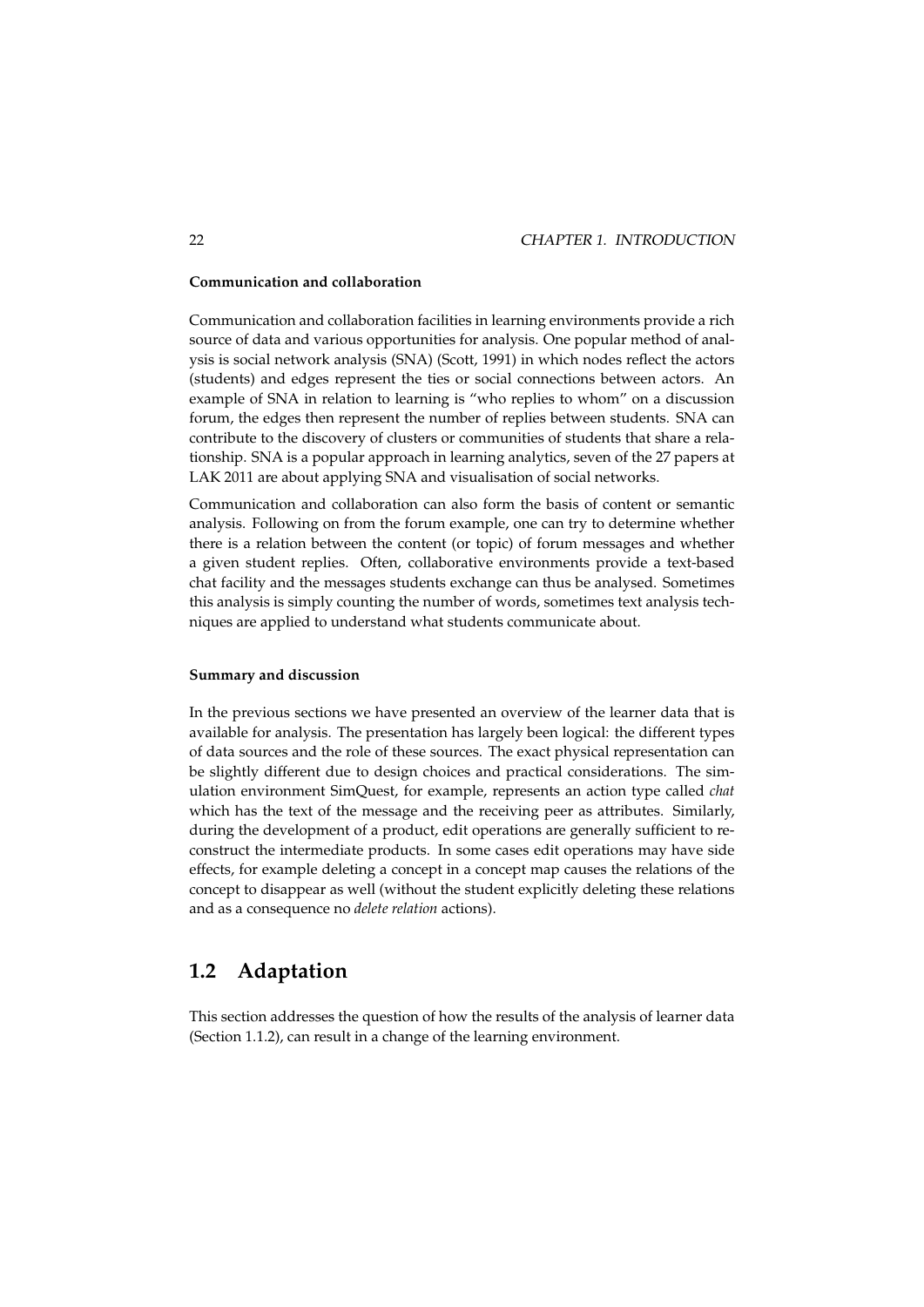#### *1.2. ADAPTATION* 23

Adaptation based on analysed learner data can influence the learning environment and the learner in several ways. This can be implicit (changing the difficulty of the learning environment), directive (specific instructions to students), or informative (showing interaction patterns).

*Implicit feedback.* Based on the analysis of the data sources, the learning environment can be adapted without letting the student know. If a student makes many errors, the assignments can be made easier, or when students are working with a simulation environment, the number of variables can be reduced. Of course, the learning environment can also be made more challenging for students.

*Directive feedback.* Directive feedback is when students are given specific instructions. An example, based on product analysis, is suggesting missing elements in a model, or the suggestion to collaborate with a specific peer. In some intelligent tutoring systems, the student can ask for directive help by pressing a hint button.

*Informative feedback.* Analysis can also be used to provide students with a perspective on their own learning process. Informative feedback is usually visualised in a "dashboard". The indicators in the dashboard change dynamically depending on learner activity. Students are themselves responsible for changing their behaviour.

In the next two sections we describe interventions that occur during implicit or directive feedback and, visualisation as the primary method to provide informative feedback to students.

# **1.2.1 Interventions**

In the learning sciences the term "scaffolding" is commonly used to refer to the adaptation of learning environments to match the skill and knowledge level of an individual learner. Scaffolds are add-ons in the learning environment that are not strictly necessary, but can help learners to focus on the learning process, e.g., a hypothesis scratchpad (Gijlers & de Jong, 2009). As mentioned earlier, some form of scaffolding is nearly always required in inquiry learning environments (Alfieri et al., 2011). Examples of how scaffolds are presented to the learner are prompts, a simplified user interface, or sequencing the order in which assignments or questions are presented. In current practice, scaffolds are permanent during a session with a learning environment. The challenge is to fade in and fade out scaffolds on the basis of activity patterns detected.

Interventions can be based on log data but also on the evaluation of products, sometimes in combination with activity analysis, particularly how long the student has been active. As mentioned in Section 1.1.2 products can range from short texts, such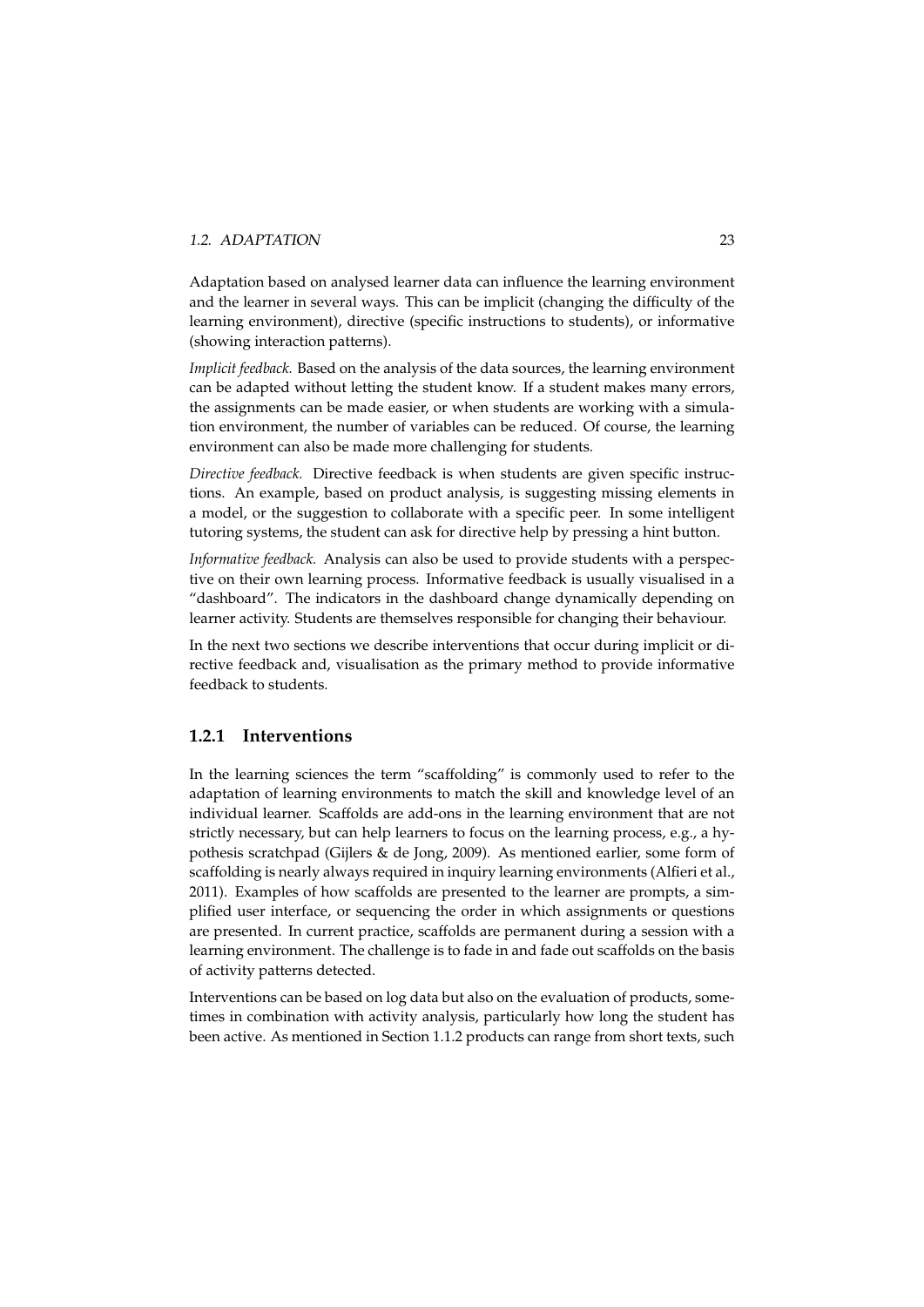as open answers or hypotheses, to complex models. Evaluation can take place at the level of the structure of a product or analysing the semantics represented by the product compared to the domain of learning. An example of structural analysis is determining whether a hypothesis object contains terms that indicate it is a hypothesis (e.g., a conditional statement involving "if", "then"). If it does not contain "hypothesis like words" then the student could be prompted to think of another hypothesis, or the learner could receive a scaffold that contains a typical syntactical pattern, "if ... then ..." to complete.

## **1.2.2 Information visualisation**

There are many "consumers" for visualisations resulting from learner data: the individual learner, (small) groups of learners, teachers, researchers, and even learning institutions. For individual learners an important purpose of visualisation is as an awareness indicator, for instance by visualising a state or how much progress is being made.

Visualisations for groups of learners contribute to awareness with respect to relations in the group. These indicators are often visualisations of some aspect related to the learning process. For example, Janssen (2008) has identified several problems in collaborative environments: lack of awareness (of other group members), communication problems (mainly caused by using a computer to communicate), coordination problems (focusing, engagement, agreeing, etc.) and lack of quality in the discussions. He proposes to use visualisations to partly address this, for example by a participation tool (see Figure 1.2) which aims to "affect participation through motivational and feedback processes" (Janssen, 2008, p. 37–38).

Learning analytics almost exclusively relies on visualisation to communicate information to learners. "For learners [..] it can be extremely useful to have a visual overview of their activities and how they relate to those of their peers or other actors in the learning experience" (Duval, 2011, p. 12). The role of visualisations in learning environments is to help learners better understand what they are doing. These visualisations can contain either a representation of the activity of learners, for instance the number of chats, or an interpretation of the results of the activity of a learner, for instance about the content of the chats.

A simple example of such an indicator, inspired by smileys, is an avatar representation of two learners in a collaborative environment (Anjewierden, Kollöffel, & Hulshof, 2007). The shape of the two learner avatars, see Figure 1.3, changes when they exchange messages in a simulation environment. Automatic chat analysis is applied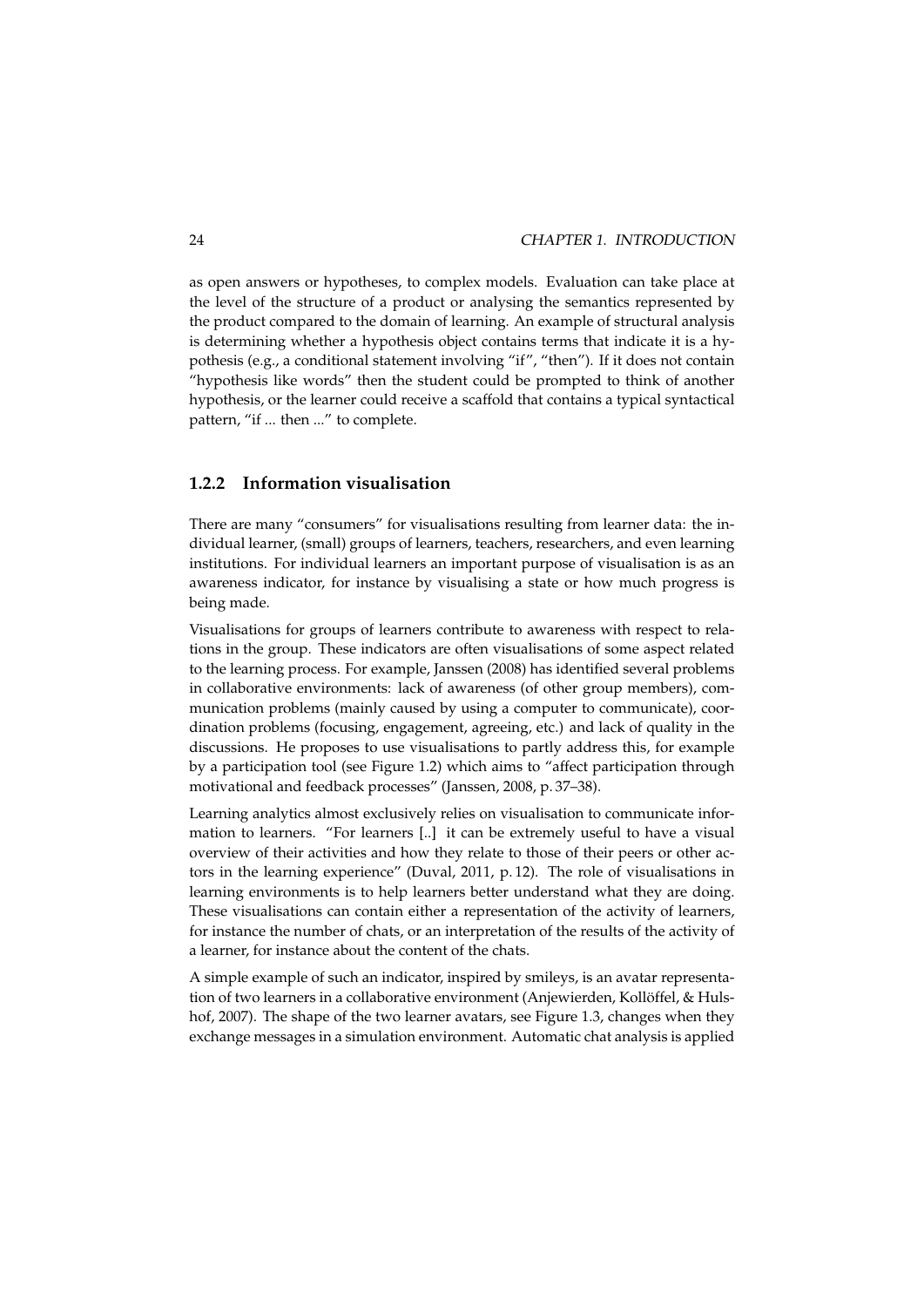

Figure 1.2: Participation tool showing a visualisation of the level of communication in a collaborative environment (Janssen, 2008, p. 45, Figure 2.2).

to classify the messages as one of domain (head), regulative (body), social (arms) and technical (legs). If a domain message is typed the head becomes larger. Pedagogically, the idea is that the learners reflect on the shape of the avatar, if the head is very small and the body is very large, the suggestion is to discuss the domain of learning more.

Visualisations that represent indicators of learner activity are called dashboards. Figure 1.4 contains an example in which traditional information graphics (Harris, 1999), such as bar charts and line graphs is used. One of the most appealing visualisations of log file data is the Wattle Tree (Kay, Masionneuve, Yacef, & Reimann,



Figure 1.3: Avatars representing content of chat communication between two learners. See text for details.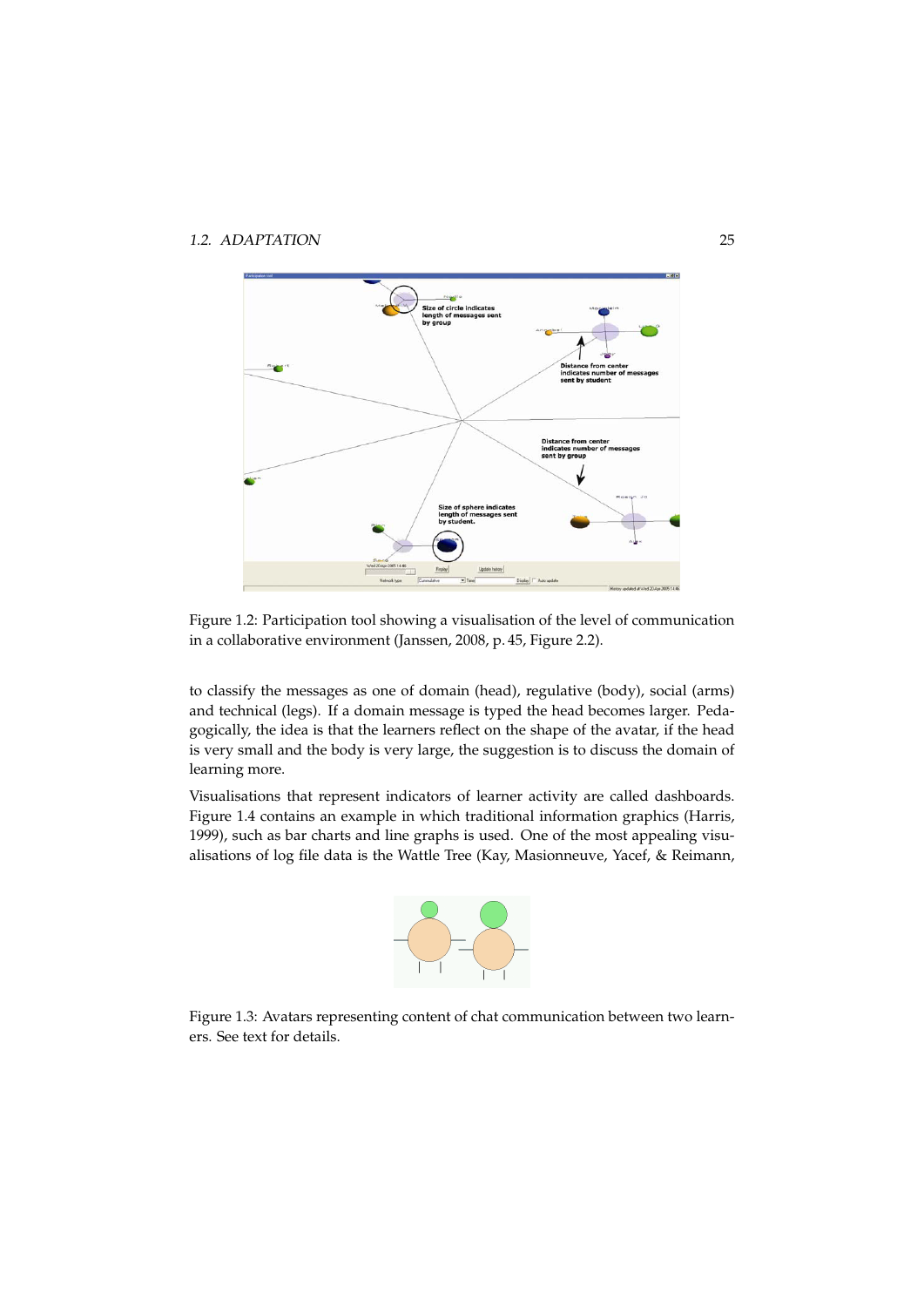

Figure 1.4: Example of a dashboard (Duval, 2011, p. 13, Figure 5).

2006a), see Figure 1.5. Here the activities of learners in a group are displayed in a time line, one for each learner running from bottom to top. Activities of the learners are visualised as yellow and orange "flowers" and green leafs. Larger flowers represent more activity, larger leafs represent that it took the learner longer to respond to a request from another learner. Kay, Masionneuve, Yacef, & Reimann (2006b, p. 7) note "It appears that group members would gain far more from all the displays than the lecturer can. In particular, each individual would have a real understanding of what their own Wattle Tree meant." This type of visualisation can be used for reflection by learners and as an overview for teachers.

In conclusion, visualisation is a powerful technique to present information about the learning process to all stakeholders involved. This is especially true when the visualisation changes dynamically. Dashboards and the indicator of participation (Janssen, 2008) are examples of dynamic visualisations that can help learners monitor their own activity. Both static and dynamic visualisations can aid researchers and teachers to understand learner behaviour.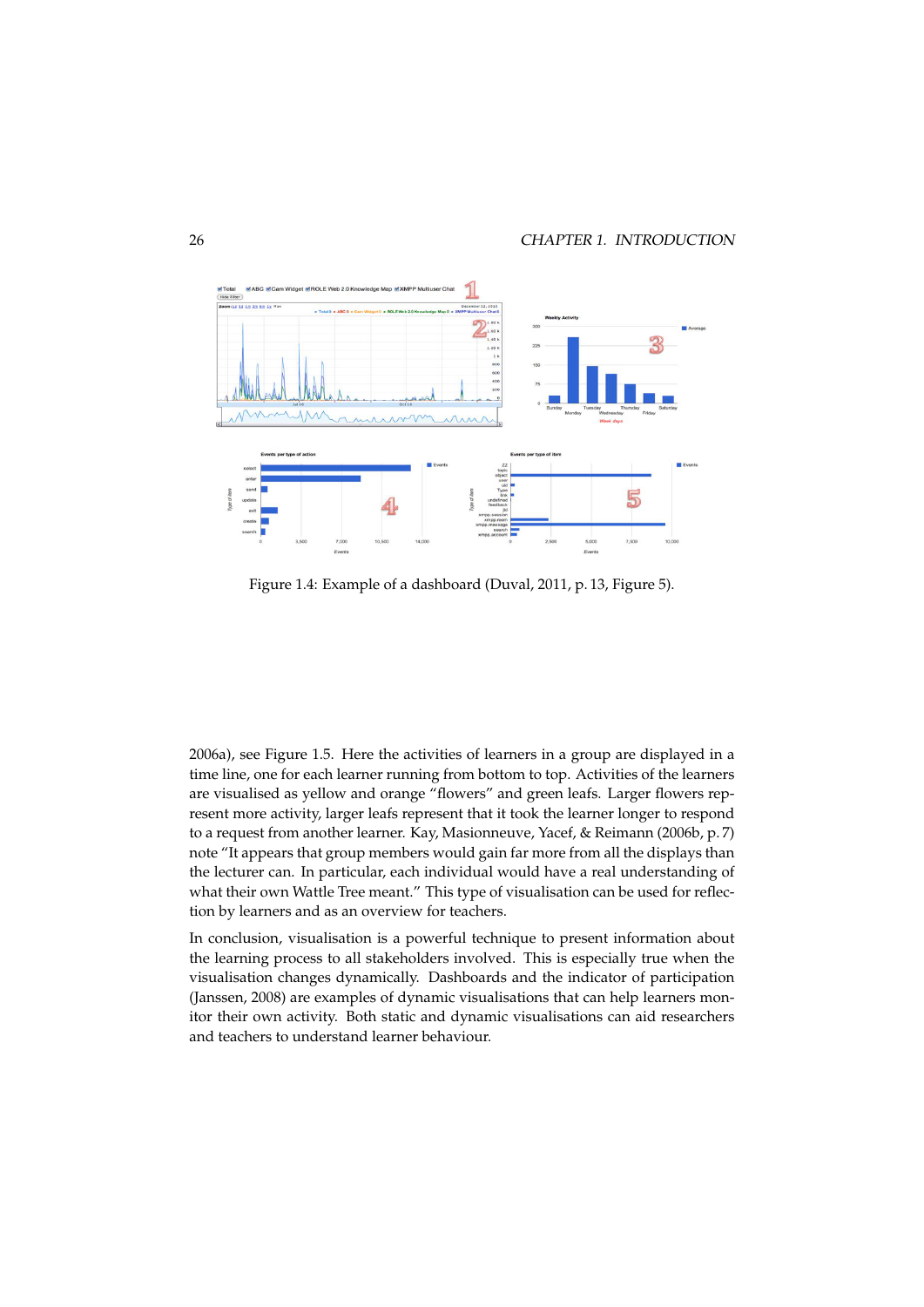

Figure 1.5: Wattle trees to represent group activity, good group (left; Kay et al. (2006b, p. 201, Figure 4)) and dysfunctional group (right).

# **1.3 Methods**

In the following sections we describe methods to analyse learner data and, where appropriate, the relation between the methods and pedagogical knowledge.

# **1.3.1 Mining methods**

Data mining is concerned with the automatic discovery of patterns in a set of data. Data mining is applied to large, often homogeneous, data sets to find patterns that are well-supported (frequent). Brief descriptions of commonly used data mining methods are given below.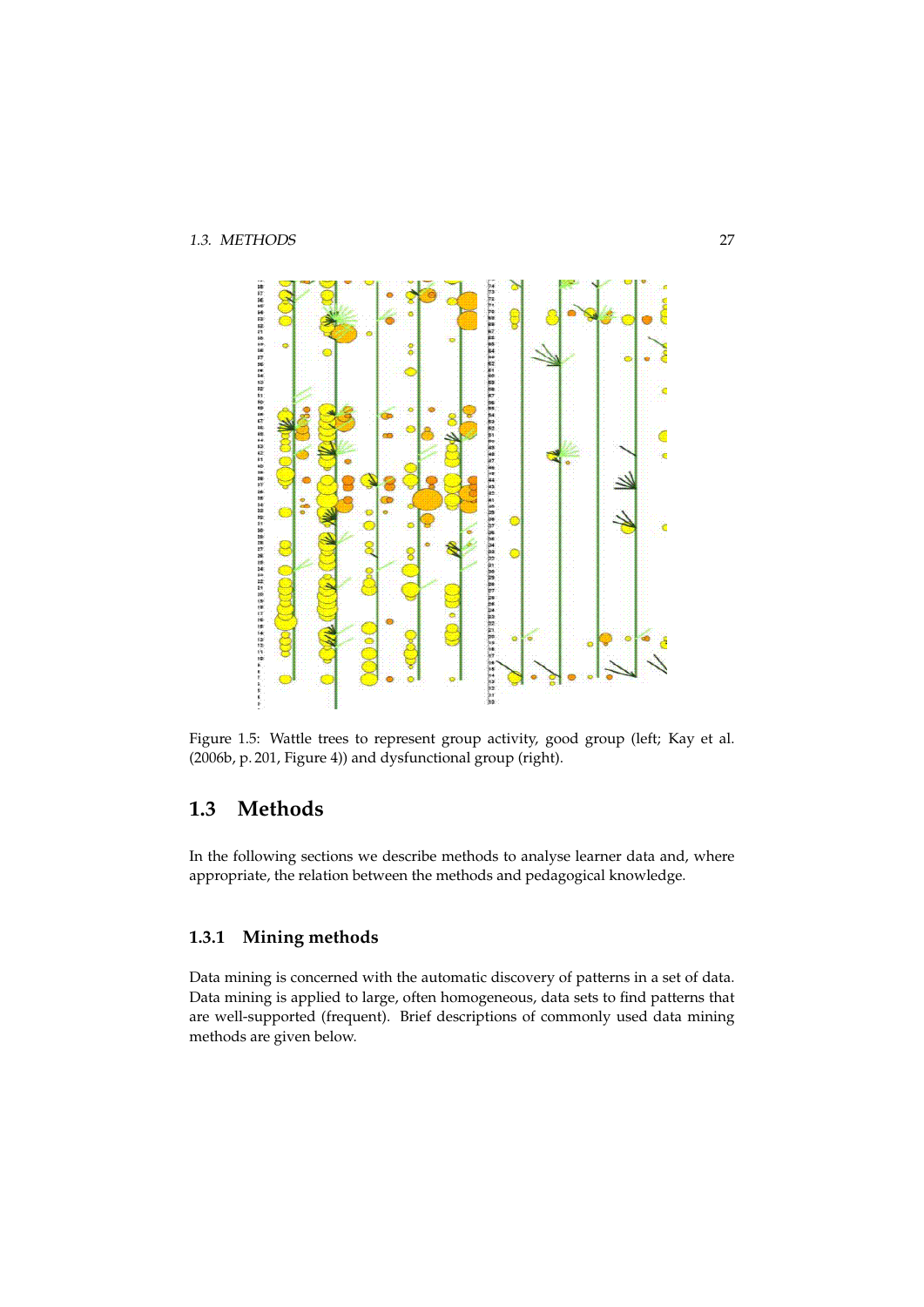**Classification**. Classification refers to the assignment of parts of the data set to predefined categories. Most classifiers are "supervised", i.e., they use an example data set from which they "learn" the parameters that determine the classification. Classification is similar to categorical coding (see Section 1.3.4).

**Clustering**. Clustering separates the data into subsets based on the similarity of features found in the data.

**Relationship mining, association rule mining**. This method is applied when an "item" has several features and associations between the features are expected. The traditional example for an "item" is the shopping basket, and the associations that can then be discovered are of the form "if A buys X and Y he is to buy Z with probability  $P''$ . In education, an item can be replaced by a student, X and Y by student activity (following courses, reading learning material), and Z with succeeding on a course.

**(Predictive) modelling**. The objective of predictive modelling on learner data is to define or select a model that best predicts the next step or action of a student. Predictive student modelling is the dominant method in the analysis of intelligent tutoring systems.

In the first issue of the *Journal of Educational Data Mining* Baker & Yacef (2009) give an overview of the discipline, partly based on an earlier review of EDM literature published in the period 1995–2005 by Romero & Ventura (2007). Both publications provide statistics on which data mining methods are used and changes in the trends of the usage of these methods. The major shift Baker & Yacef (2009) identify is that relationship mining has declined from 43% in the early days of EDM to less than 10% based on the proceedings of the annual EDM conferences (2008–2009). Methods from psychometrics, especially model discovery, have gained in prominence from 0% in the early days to 28% recently. The explanation provided is that this increase "is likely a reflection of the integration of researchers from the psychometrics and student modelling communities into the EDM community" (Baker & Yacef, 2009, p.8). The emphasis of EDM has seemingly shifted from "pure" data mining approaches, such as relationship mining, to student modelling approaches. The popularity of student modelling can be partly explained by the extensive use of cognitive tutors, especially in the United States. This results in large, homogeneous, publicly available data sets that can readily be analysed by modelling techniques.<sup>4</sup> Inquiry learning environments generate both heterogeneous data and are used on a smaller scale. This makes it more difficult to apply data mining techniques and get meaningful outcomes.

<sup>4</sup>See for example the KDD Cup 2010: http://www.kdd.org/kdd2010/kddcup.shtml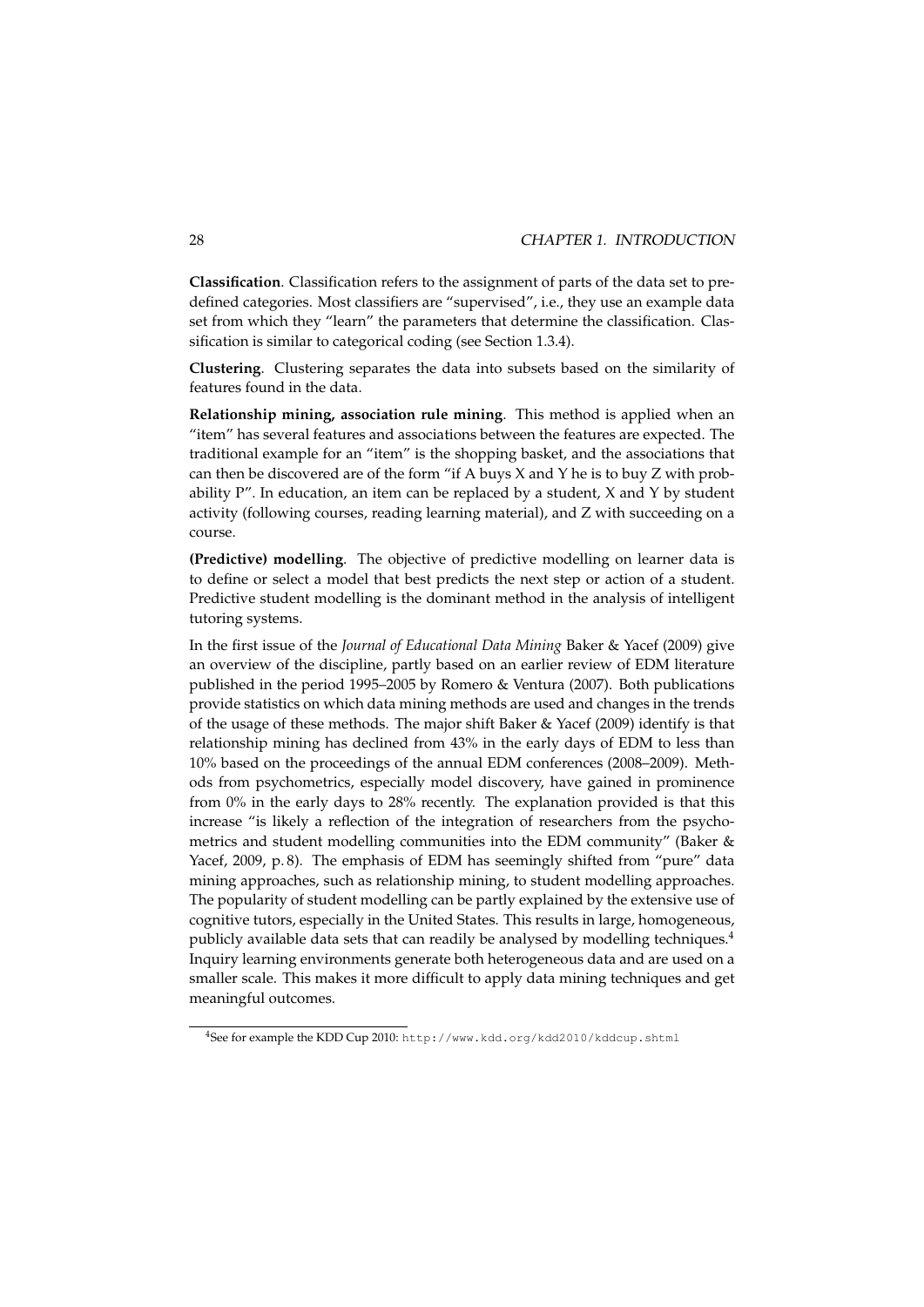#### *1.3. METHODS* 29

Although the relative prominence of relationship mining (e.g., using association rules) has declined in the EDM community, it is still one of the most important traditional data mining techniques used on educational data. For example, the Signals system (Campbell, 2007) depends on patterns from relationship mining.

## **1.3.2 Frequency analysis**

A standard method in the learning sciences to understand data from learning is to apply *frequency analysis*. Count the number of actions of a particular type in the data and use this count as an indicator for a certain type of behaviour. For example, in a simulation environment the number of simulations tried can be seen as a proxy for a learner's experimental or theoretical approach to learning. In a collaborative environment, the number of chats can be seen as representative for the intensity of communication with the group.

It is widely acknowledged (e.g., Rosé, Cui, Arguello, Weinberger, & Stegmann (2008); Erkens & Janssen (2008)) that frequency analysis should be used with care, as it often ignores too much relevant detail about the behaviour of a learner. For simulations it is interesting to know which values for the input variables the learner has tried. In inquiry learning trying extreme values is a good tactic, and knowing whether the learner has tried such values can be valuable input for pedagogical interventions. In a collaborative environment, the number of chats says little about the quality of the contribution, but can be used to obtain data about who talks with whom.

## **1.3.3 Sequence analysis**

Sequence analysis takes the order in which learner actions are performed into account. Finding frequent sub-sequences and relating these sub-sequences to other information about learners is an established approach. To find interesting sequences a representation is needed that is expressive enough to capture relevant details of the learning process, but not too complex as it would reduce the likelihood of finding frequent patterns (Kay, Masionneuve, Yacef, & Za¨ıane, 2006). Such representations will dependent on the particular learning environment and which patterns are of interest. For example, Perera, Kay, Koprinska, Yacef, & Zaïane (2009) have used the notation (*iRj*) to capture a sequence in which *j* learners used resource *R* a total of *i* times in succession. In this abstraction the particular learners who used the resource and the order in which they did this is ignored, for example (3*R*2) could be AAB, BBA, ABA, BAB (where A and B are learners). The abstraction (*iRj*) is an example of a pedagogically motivated selection of the underlying patterns from the raw data.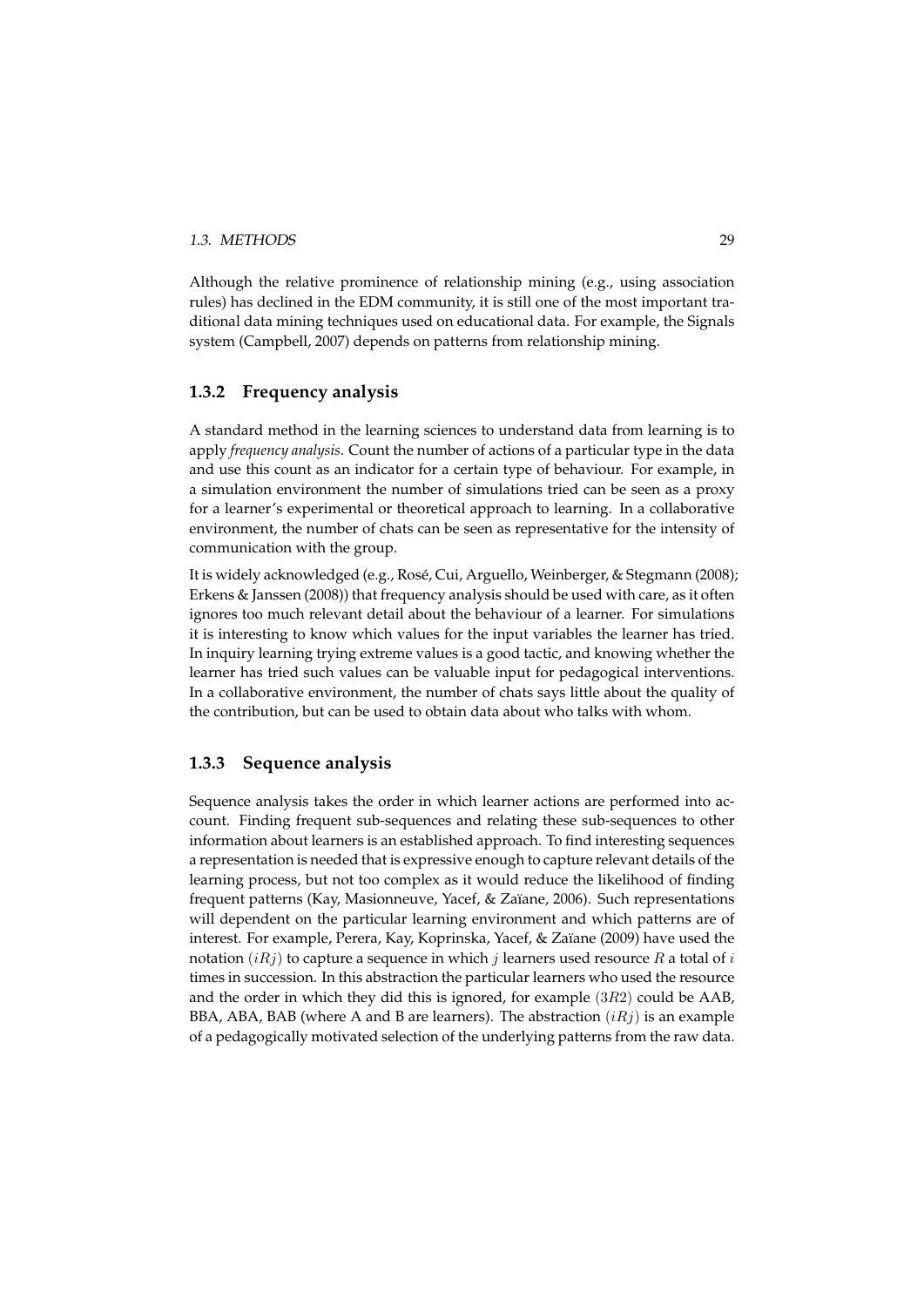

Figure 1.6: Most common action sequences for an assignment. 211 learners pressed the action button to start a simulation, followed by the correct answer.

Another application of sequence analysis is to look at the order in which the learner performs actions. An illustration is provided in Figure 1.6. Right is a legend for the action types and at left sequences found in the log files from Kollöffel (2008). The most frequent sequence (211 learners) was to run a simulation (type: "action button") and next give the correct answer (type: *answer* followed by *succeed*). 53 learners did not run a simulation, but immediately gave the correct answer. This form of sequence analysis has several applications. One can develop a mathematical model of the probability that one action is followed by some other action (e.g., using Markov chains). These models can be used to predict the behaviour of future learners. A second type of application is to derive different kinds of strategies from the sequences, for example to determine whether learners run a simulation even when they know the answer.

### **1.3.4 Coding, abstracting and representing expert knowledge**

A general method, often used in the behavioural sciences, is to assign a categorical code to learner actions. Categorical coding is necessary when the "raw data" is too heterogeneous for analysis. Applied to log files, the code is an interpretation of the action that is more abstract than the details of the action itself, but less abstract than the type of action alone. For example, all edit actions in a concept mapping tool could be coded as either improving or worsening the map. Coding schemes define the codes that are possible and give guidelines when a given code should be assigned by a human coder. A wide variety of coding schemes have been defined and applied (de Wever, Schellens, Valcke, & van Keer, 2006). After coding, frequency or sequence analysis can be applied on the codes rather than on the underlying data.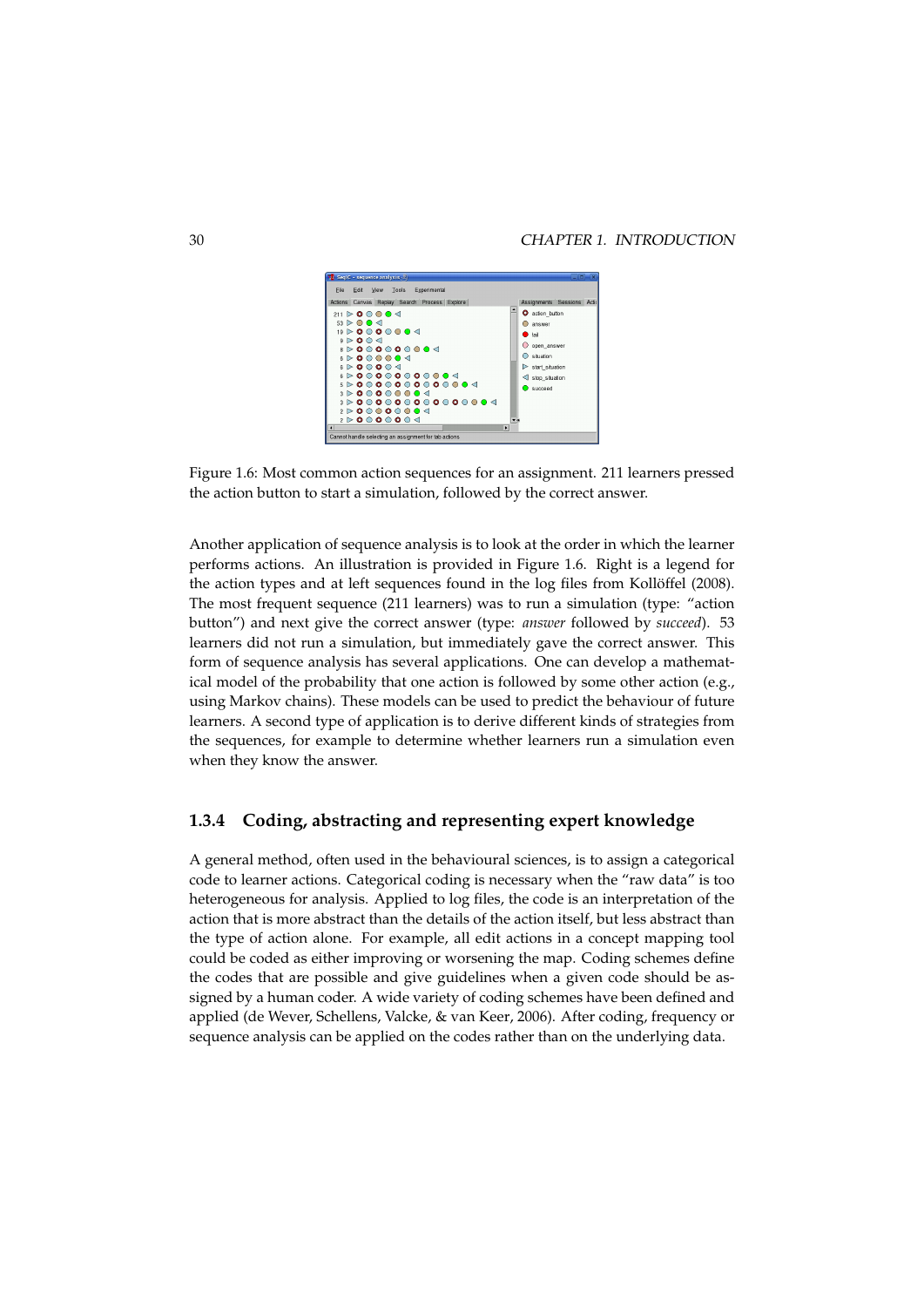#### *1.3. METHODS* 31



Figure 1.7: ChatIC, an interactive tool researchers can use to train an algorithm to code chats from a collaborative learning environment.

For the analysis of complex structures, such as concept maps, the usual method is to define expert solutions. An agent can then compare the expert solution to the student solution. For the classification of (short) text messages, machine learning techniques are used to train the agent. Several tools that support this training and categorical coding have been developed. The most prominent is TagHelper (Rosé et al., 2008) which uses a suite of machine learning algorithms and can learn to classify chats and other short texts after human training. An alternative to TagHelper is ChatIC (Anjewierden & Gijlers, 2008). ChatIC, see Figure 1.7, has an intuitive interactive interface for training. At left are the messages prefixed with the coding (REG, ...). Each time the expert enters a code for a chat message, ChatIC updates the underlying model and then recomputes the coding for all chats. If there is a discrepancy between the code applied by the human and the algorithm a "red" indicator appears before a message. At lower left is the coding scheme, and at upper right ChatIC displays a confusion matrix of the agreement between the coder and the algorithm, including kappa. Practical results from TagHelper and ChatIC suggest that automatic chat coding, after training, results in acceptable accuracy. The avatar of Figure 1.3 is updated by automatic analysis of messages trained with ChatIC.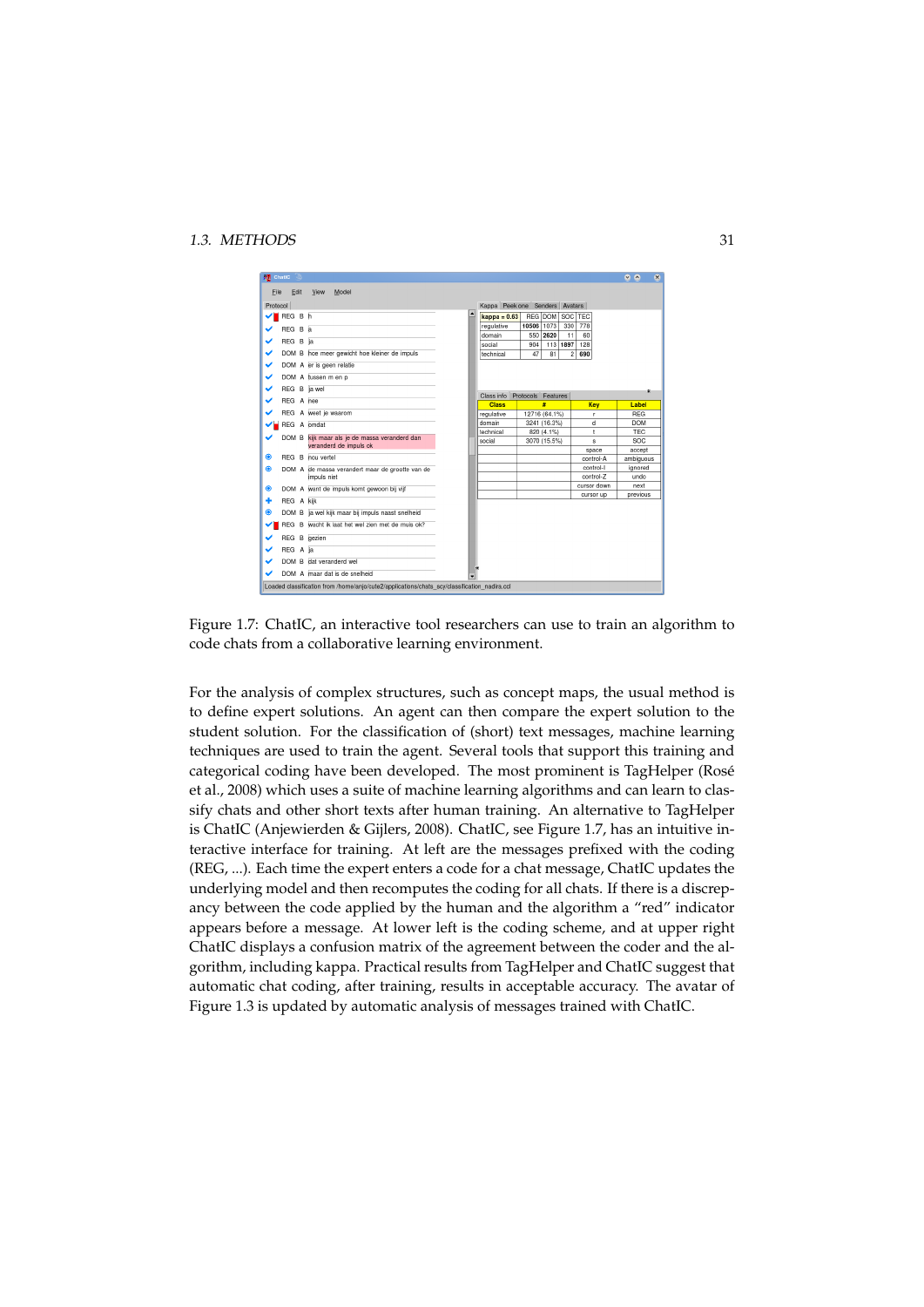

Figure 1.8: Example of abstractions and replay based on raw log data (Hendrikse, 2008). See text for a description.

An example of abstraction is detecting VOTAT (vary one thing at a time). Only changing one variable and observing the effect on other variables can aid understanding the relation between the variables. Automatic data mining methods are unlikely to find patterns that correspond to VOTAT. It is therefore necessary to abstract from the raw data and recode the learner actions before VOTAT can be detected. In an assignment from Hendrikse (2008), learners had to find the x- and y-coordinates of a point at a certain distance from a start point while the line between these two points had to have a given slope. After each try, learners obtained feedback whether the distance and/or slope was correct. Figure 1.8 shows a tool to analyse the raw data from this assignment. The black arc, at lower left, represents the correct distance and the black line the correct slope, the point learners had to find is where the arc and line cross each other. Right are the  $(x, y)$  values tried by a learner, and the computed distance (correct is 10.0) and slope (correct is 3.26). The blue lines represent the "path" of the values tried, this path can be animated. At upper left are two abstractions of the data. The black and white abstraction is like VOTAT. If the  $x$  or  $y$  is unchanged compared to the previous try, the rectangle is white, otherwise it is black. Whether the distance and slope were correct is represented by the red (wrong) and green (correct) abstraction. The researcher has used this abstracted visualisation of the raw log data to obtain an understanding of the strategies learners use, which can in turn be used for adaptation.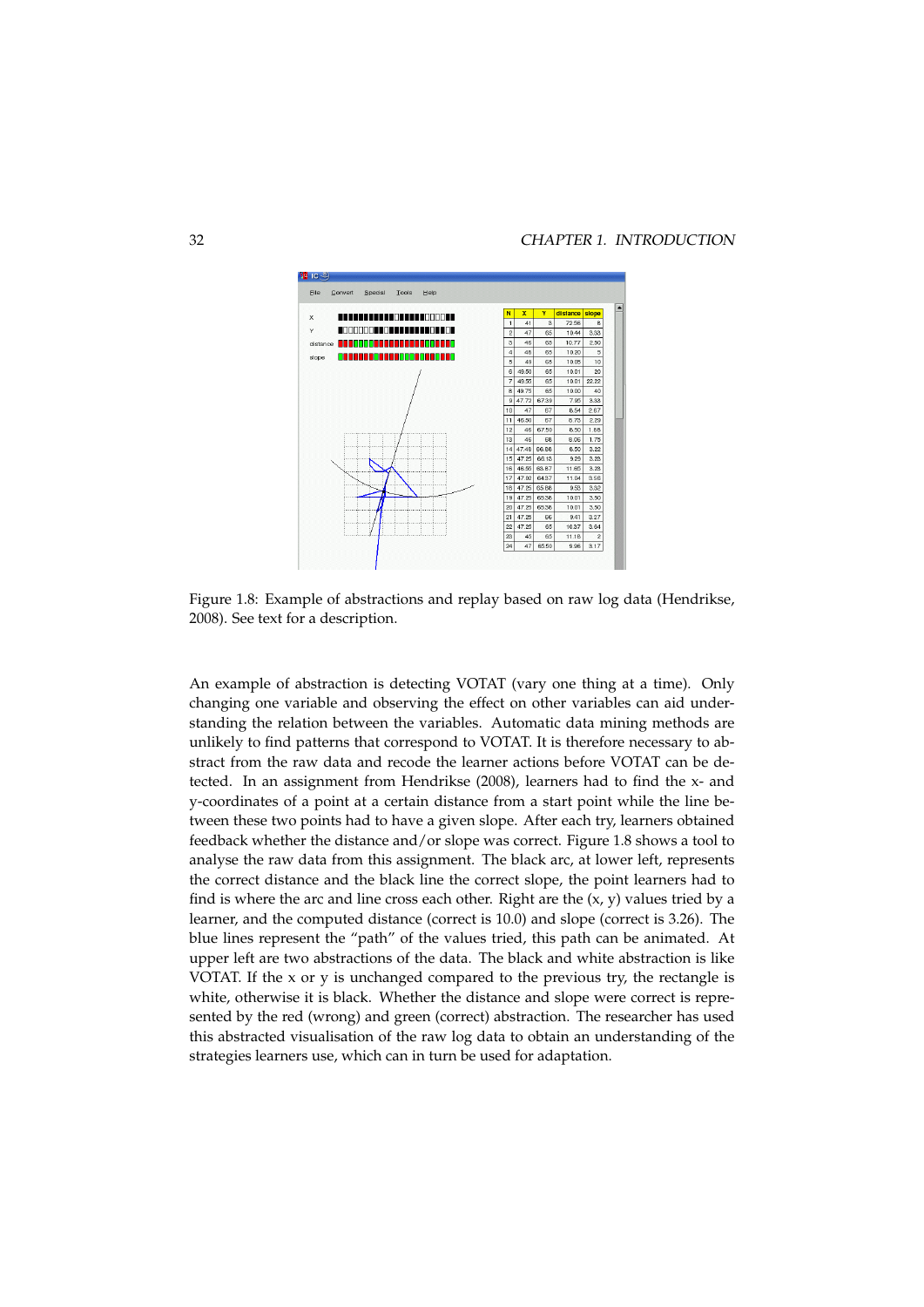# **1.4 Discussion and outline**

Using the analysis of what learners do as a source for improving the learning experience has been a goal for a long time. However, examples in which the results of data mining are used in learning environments are difficult to find. Hübscher  $\&$ Puntambekar write:

"Educational data are mined with the goal to discover knowledge about the learners, educational software and other classroom interventions. Thus, the designers need to be explicit about how that knowledge is being used to redesign educational software. Yet, many of us working in the general area of educational technology too often talk about software or more general interventions at the implementation level. Staying at that level leaves the use of the data mining knowledge and its integration with pedagogical knowledge implicit." Hübscher & Puntambekar (2008, p. 97)

In other words, they suggest that EDM research should be less concerned about data mining technology and focus on addressing how the outcomes of data mining can be integrated into learning environments such that learners might benefit. Based on a survey of the full papers at EDM 2011 (Pechenizkiy et al., 2011) given at the start of this chapter there is still a focus on technology.

Learning analytics may be a more promising path. We repeat its definition: "the measurement, collection, analysis and reporting of data about learners and their contexts, for purposes of understanding and optimising learning and the environments in which it occurs" (Siemens, 2011, online). Learning analytics has a purpose "understanding and **optimising** learning and the environments in which it occurs". The analysis of educational data can result in an understanding of what learners are doing (which is what EDM predominantly aims at), changing the behaviour of the learner (through for example visualisation and other forms of informative feedback as exemplified by learning analytics) and dynamic adaptation of the learning environment.

In this thesis we will contribute to the latter of these challenges: the dynamic adaptation of inquiry learning environments on the basis of learner behaviour. Previous sections have described related work supportive of our research. In Section 1.2 approaches to achieve adaptation are given. These approaches have a sound foundation in the learning sciences and related disciplines, and they can be used. A major challenge is to discover actionable patterns (Figure 1.1) in the kinds of data